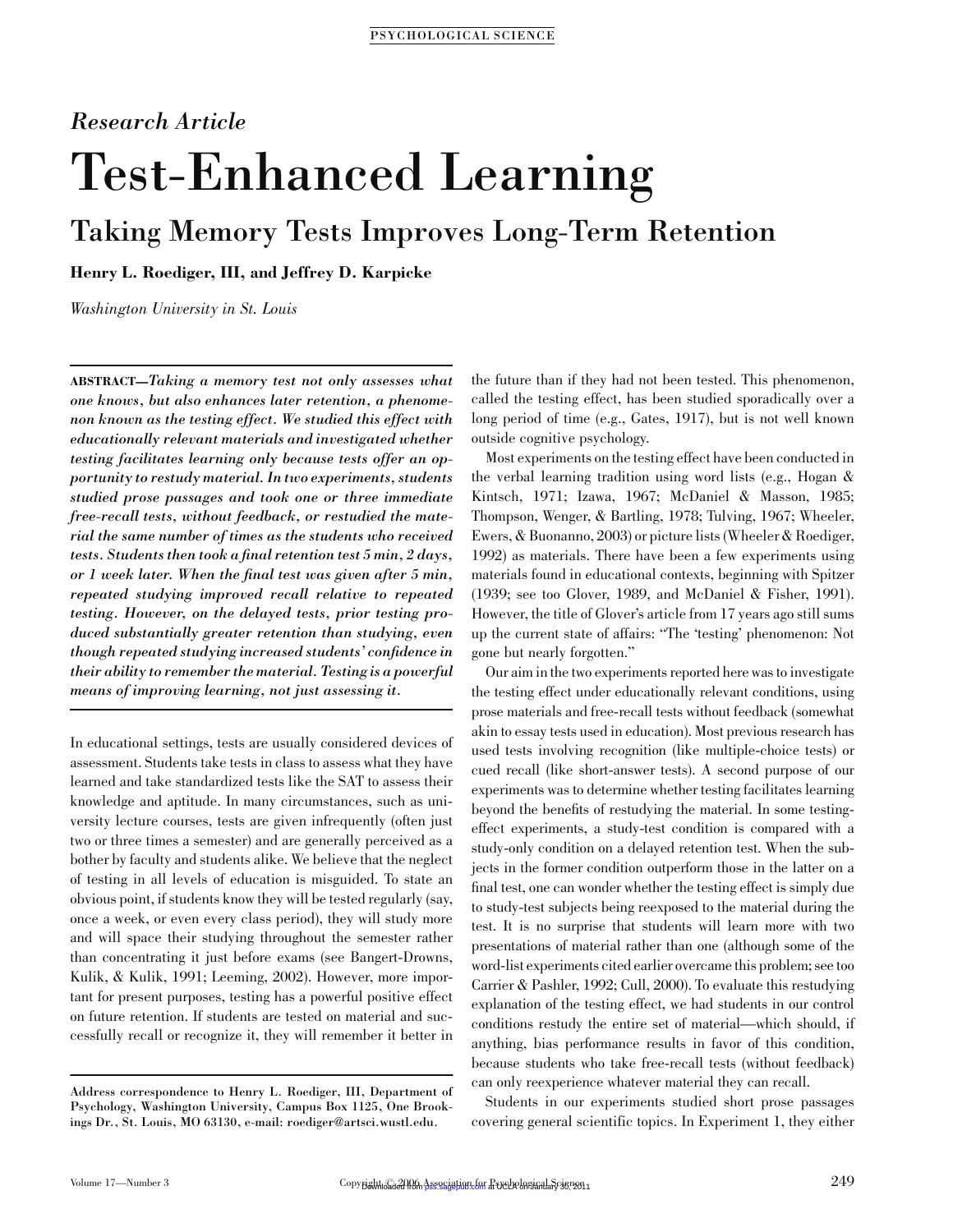took a test on the material or studied it again before taking a final retention test 5 min, 2 days, or 1 week later. In Experiment 2, students studied a passage once and took three tests, studied three times and took one test, or studied the passage four times. They then took a final test 5 min or 1 week later. We predicted that performance on immediate retention tests would increase with the number of study opportunities, because massed practice typically produces short-term benefits (e.g., Balota, Duchek, & Paullin, 1989). However, we predicted that taking tests soon after studying would promote superior retention on delayed tests relative to repeatedly studying the material. This outcome would indicate that testing has positive effects on longterm retention above and beyond any effect of re-presentation of the material during the test.

#### EXPERIMENT 1

# **Method**

#### **Subjects**

One hundred twenty Washington University undergraduates, ages 18 to 24, participated in partial fulfillment of course requirements.

#### **Materials**

Two prose passages were selected from the reading comprehension section of a test-preparation book for the Test of English as a Foreign Language (TOEFL; Rogers, 2001). Each passage covered a single topic (''The Sun'' and ''Sea Otters''), and each was divided into 30 idea units for scoring purposes. The passages were 256 and 275 words in length, respectively.

# Design

 $A$  2  $\times$  3 mixed-factorial design was used. Learning condition (restudy vs. test) was manipulated within subjects, and delay of the final test (5 min, 2 days, or 1 week) was manipulated between subjects. The order of learning conditions (restudy or test) and the order of passages (''The Sun'' or ''Sea Otters'') were counterbalanced across subjects.

# Procedure

Subjects were tested during two sessions, in small groups (4 or fewer). They were told that Phase 1 consisted of four 7-min periods and that during any given period they would be asked to study one passage for the first time, restudy one of the passages, or take a recall test over one of the passages. During each study period, subjects read one passage for 7 min. During the test period, subjects were given a test sheet with the title of the to-berecalled passage printed at the top and were asked to write down as much of the material from the passage as they could remember, without concern for exact wording or correct order. Subjects solved multiplication problems for 2 min between periods and for 5 min after the final period in Phase 1.

Phase 2 occurred after a 5-min, 2-day, or 1-week retention interval. In Phase 2, subjects were asked to recall the passages that they had learned in Phase 1. The recall instructions were identical to those given in Phase 1. Each retention test lasted 10 min, and subjects were instructed by the experimenter to draw a line on their test sheets to mark their place after each 1-min interval during the recall periods (Roediger & Thorpe, 1978). At the end of the experiment, subjects were debriefed and thanked for their participation.

# Results and Discussion

# Scoring

Subjects' recall responses were scored by giving 1 point for each correctly recalled idea unit (out of 30). Initially, 40 recall tests were scored by two raters, and the Pearson product-moment correlation (r) between their scores was .95. Given the high interrater reliability, the remaining recall tests were scored by one rater.

## Initial Test

On the initial 7-min test, subjects recalled on average 20.9 idea units, or approximately 70% of the passage. No differences were observed for the two passages or for the different counterbalancing orders.

#### Final Test

The mean proportion of idea units recalled on the final tests after the three retention intervals is shown in Figure 1. The cumulative recall data showed that subjects had exhausted their knowledge by the end of the retention interval and are not reported here. After 5 min, subjects who had studied the passage



Fig. 1. Mean proportion of idea units recalled on the final test after a 5 min, 2-day, or 1-week retention interval as a function of learning condition (additional studying vs. initial testing) in Experiment 1. Error bars represent standard errors of the means.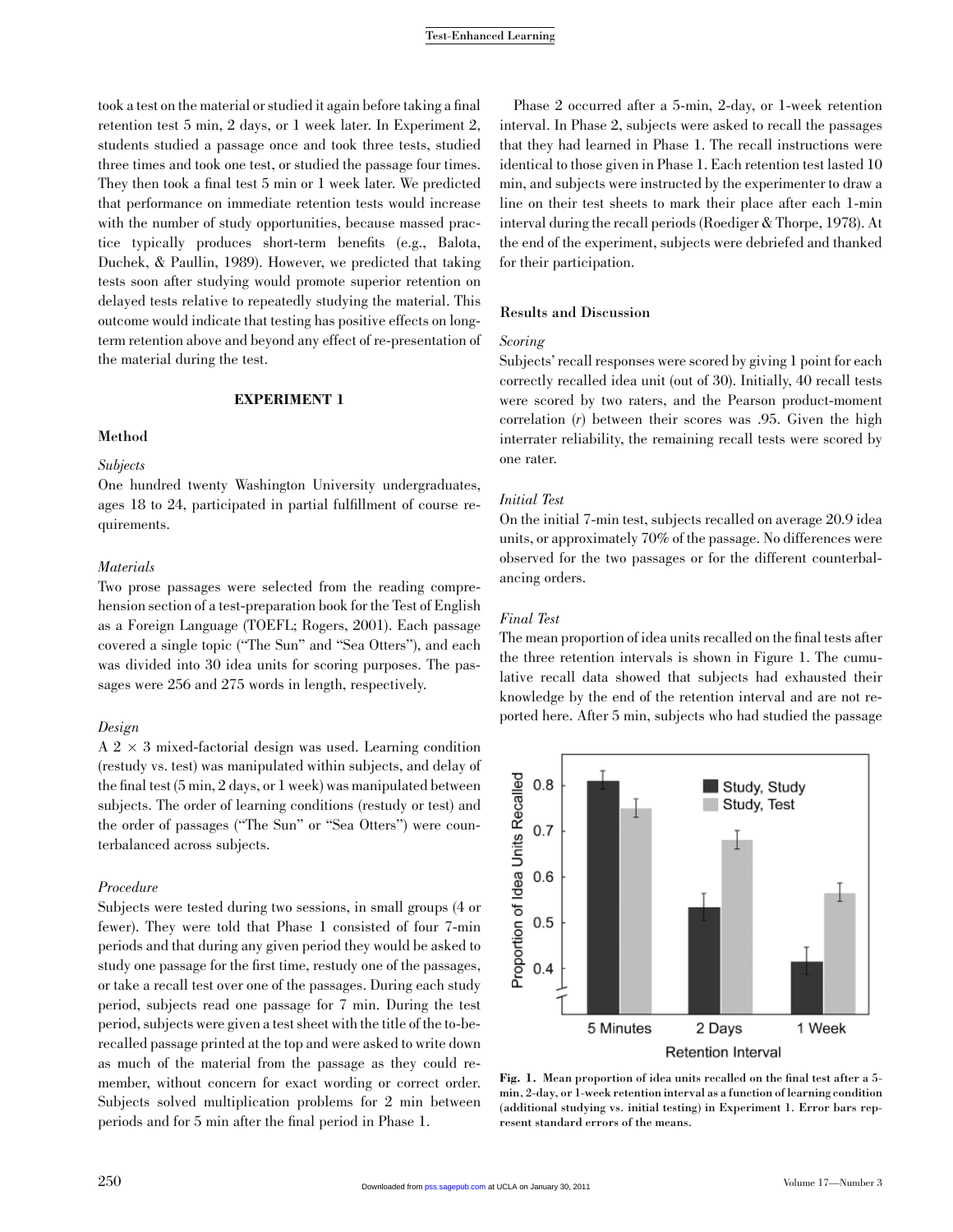twice recalled more than subjects who had studied once and taken a recall test. However, this pattern of results was reversed on the delayed tests 2 days and 1 week later. On these tests of long-term retention, subjects who had taken an initial test recalled more than subjects who had only studied the passages.

The results were submitted to a  $2 \times 3$  analysis of variance (ANOVA), with learning condition (restudying or testing) and retention interval (5 min, 2 days, or 1 week) as independent variables. This analysis revealed a main effect of testing versus restudying,  $F(1, 117) = 36.39$ ,  $\eta_p^2 = .24$ , which indicated that, overall, initial testing produced better final recall than additional studying. Also, the analysis revealed a main effect of retention interval,  $F(2, 117) = 50.34$ ,  $\eta_p^2 = .46$ , which indicated that forgetting occurred as the retention interval grew longer. However, these main effects were qualified by a significant Learning Condition  $\times$  Retention Interval interaction,  $F(2, 117)$  $=$  32.10,  $\eta_p^2 = .35$ , indicating that restudying produced better performance on the 5-min test, but testing produced better performance on the 2-day and 1-week tests.

Post hoc analyses confirmed that on the 5-min retention tests, restudying produced better recall than testing (81% vs. 75%),  $t(39) = 3.22, d = 0.52$ . However, the opposite pattern of results was observed on the delayed retention tests. After 2 days, the initially tested group recalled more than the additional-study group (68% vs. 54%),  $t(39) = 6.97$ ,  $d = 0.95$ . The benefits of initial testing were also observed after 1 week: The tested group recalled 56% of the material, whereas the restudy group recalled only 42%,  $t(39) = 6.41$ ,  $d = 0.83$ . Figure 1 depicts another interesting finding: The initially tested group recalled as much on the 1-week retention test as the additional-study group did after only 2 days (the initially tested group actually recalled slightly more). This surprising result indicates that taking an initial recall test prevented forgetting of information for an additional 5 days relative to repeated study.

Experiment 1 demonstrated that after an initial study episode, additional studying or testing had different effects on immediate and delayed final tests: Relative to testing, additional studying aided performance on immediate retention tests; in contrast, prior testing improved performance on delayed tests. The crossover interaction observed in Figure 1 is all the more impressive considering that no feedback was given on the tests. The testing effect on delayed retention tests is not simply due to reexposure to studied material during tests, but rather is due to some other process that has positive effects on retention. We consider candidate processes in the General Discussion.

#### EXPERIMENT 2

In Experiment 2, we investigated the effects of repeated studying and repeated testing on retention, in part to replicate and extend the results of Experiment 1, but more to ask about effects of repeated testing. We were interested in the effects of repeated testing because most testing-effect experiments compare per-

formance on final tests after subjects have or have not taken a single test earlier, as we did in Experiment 1. However, Wheeler and Roediger (1992) showed that taking three tests immediately after studying a list of pictures greatly improved retention on a final test relative to taking a single test or no test. In Experiment 2, we compared three conditions: Subjects studied a passage four times (and took no tests), studied it three times and took one test, or studied it once and took three tests. They then took a final test either 5 min or 1 week later. In addition to examining effects of repeated versus single tests, we made a few procedural changes to obtain estimates of how many times students in the various conditions actually read each passage. We also included a brief questionnaire after the initial learning session, asking subjects to rate how interesting and readable they found the passage and, more important, how well they thought they would remember it on a test 1 week later. We were particularly interested in subjects' predictions of how well they would remember the passage, because such judgments are not always correlated with actual performance (see Bjork, 1994; Koriat, Bjork, Sheffer, & Bar, 2004).

#### Method

#### Subjects and Materials

One hundred eighty Washington University undergraduates, ages 18 to 24, participated in partial fulfillment of course requirements. The passages used in Experiment 1 were used again and were counterbalanced across conditions.

#### Design

 $A$   $3 \times 2$  between-subjects design was used. Subjects learned one of the two prose passages under one of three conditions  $(S =$ study,  $T = test$ : repeated study (SSSS), single test (SSST), or repeated test (STTT). Ninety subjects were given a final recall test following a 5-min retention interval, and 90 took a final test after 1 week. Thirty subjects were assigned to each of the six between-subjects conditions.

#### Procedure

The procedure used in Experiment 2 was similar to that used in Experiment 1. Subjects were again tested during two sessions, in small groups (4 or fewer). In Phase 1, they were told that they would be learning one passage during four consecutive periods. Subjects in the SSSS condition read the passage during four 5 min study periods; subjects in the SSST condition studied the passage during three periods and then took one recall test; those in the STTT condition studied the passage during one period and then took three consecutive recall tests. Students in the multiple-test condition were instructed to try hard to recall the entire passage on each successive test.

During study periods, subjects had 5 min to study the passage, and they recorded the number of times they read the entire passage by making tally marks on a separate sheet. During test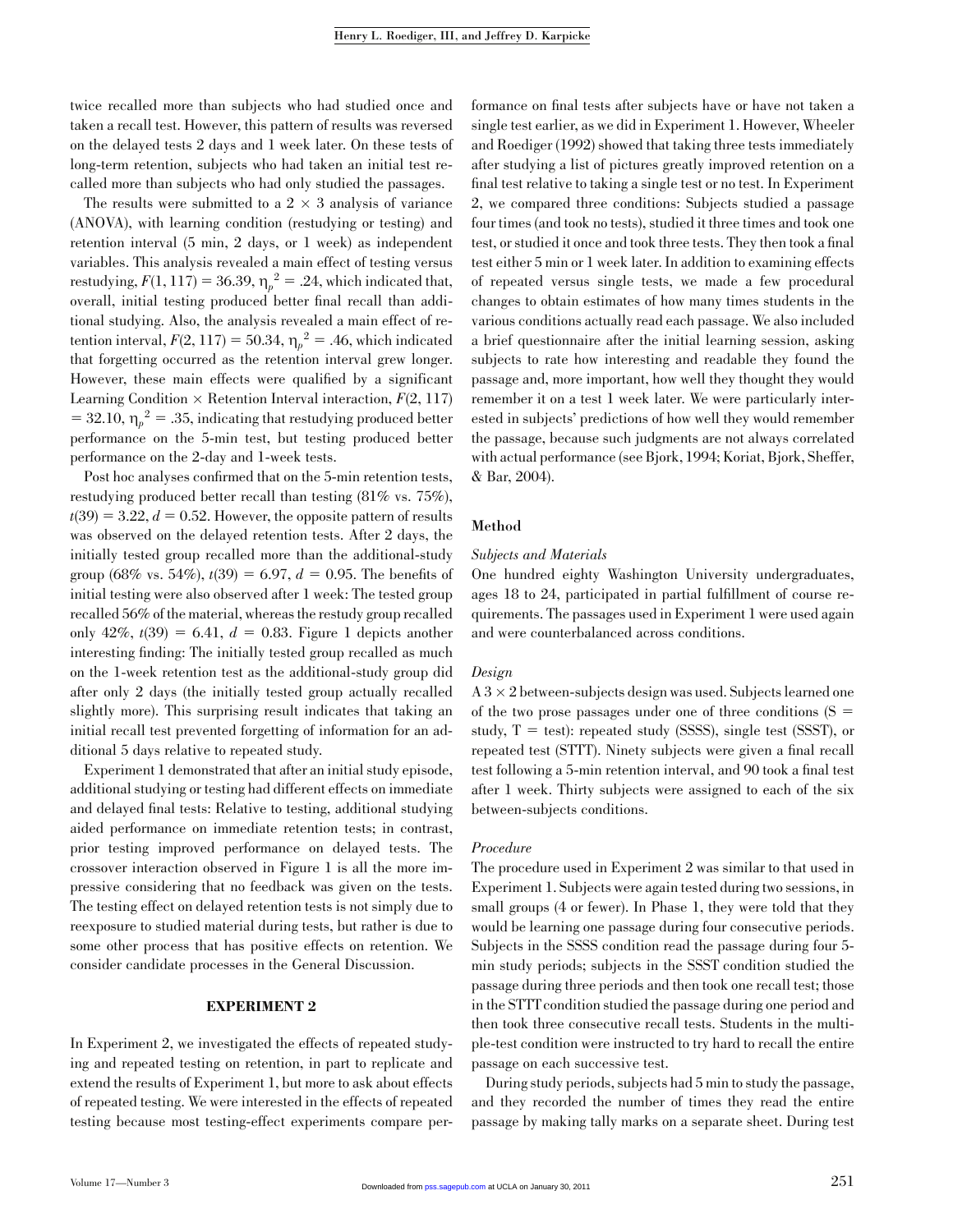periods, subjects were given a blank sheet and were asked to recall as much of the material from the passage as they could remember, without concern for exact wording or correct order. Each test lasted 10 min, and subjects were instructed to draw a line on their test sheets to mark their place after each 1-min interval. Subjects solved multiplication problems for 2 min between periods and for 5 min after the final period in Phase 1.

At the end of Phase 1, subjects were given a questionnaire asking them to answer three questions using a 7-point scale. They indicated how interesting they thought the passage was (1  $=$  very boring,  $7 =$  very interesting), how readable they thought it was  $(1 = v$ ery easy to read,  $7 = v$ ery difficult to read), and how well they thought they would remember the passage in 1 week (1  $=$  not very well,  $7 =$  very well). After completing the questionnaire, subjects in the 5-min retention-interval condition took the final recall test, and subjects in the 1-week condition were excused, returning for the final test 1 week later. The final recall test (Phase 2) was identical to the initial recall tests.

#### Results and Discussion

# Readings of the Passage

The mean number of times subjects were able to read through the passage during each study period is presented in Table 1. No differences in these reading scores were observed for the two passages or for the 5-min and 1-week retention-interval groups. Across all conditions, subjects were able to read the entire passage approximately 3.5 times during a 5-min study period. The number of times subjects in the SSSS and SSST conditions read the passage increased slightly across consecutive study periods,  $F(3, 177) = 1.62$ ,  $\eta_p^2 = .03$ , and  $F(2, 118) = 4.99$ ,  $\eta_p^2$ 5 .08, respectively. The reading scores in Table 1 simply illustrate that subjects read the passage many more times in the SSSS  $(M = 14.2)$  and SSST  $(M = 10.3)$  conditions than in the STTT  $(M = 3.4)$  condition.

#### Initial Tests

Subjects in the STTT condition recalled 20.9, 21.2, and 21.1 idea units on each of the three initial recall tests, respectively, or about 70% of the passage in each case. No differences on the initial tests were observed for the two passages or for the 5-min

#### TABLE 1

Mean Number of Times Subjects Were Able to Read the Entire Passage During the 5-Min Study Periods in Experiment 2

| Condition   |     | 2   | 3   |     | Sum  |
|-------------|-----|-----|-----|-----|------|
| <b>SSSS</b> | 3.4 | 3.5 | 3.6 | 3.7 | 14.2 |
| <b>SSST</b> | 3.2 | 3.5 | 3.6 |     | 10.3 |
| <b>STTT</b> | 3.4 | _   |     |     | 3.4  |

Note. Condition labels indicate the order of study (S) and test (T) periods.

#### TABLE 2

|  | Mean Ratings on the Questionnaire Given After the Initial |  |  |  |
|--|-----------------------------------------------------------|--|--|--|
|  | Learning Session in Experiment 2                          |  |  |  |

| Condition   | Interesting | Readable | Remember |
|-------------|-------------|----------|----------|
| <b>SSSS</b> | 3.8         | 2.5      | 4.8      |
| <b>SSST</b> | 4.1         | 2.5      | 4.2      |
| <b>STTT</b> | 4.6         | 2.8      | 4.0      |

Note. Condition labels indicate the order of study (S) and test (T) periods. Subjects rated how interesting the passage was  $(1 = very\ boring, 7 = very$ interesting), how readable the passage was  $(1 = very\ easy\ to\ read, 7 = very\ ...)$ difficult to read), and how well they believed they would remember the passage in 1 week  $(1 = not very well, 7 = very well).$ 

and 1-week retention-interval groups. Measures of cumulative recall indicated that asymptotic levels of recall had been reached by the end of each test period. Subjects in the SSST condition recalled 23.1 idea units (77% of the passage) on their initial recall test. This was reliably greater recall than on the third test in the STTT condition,  $t(118) = 3.17$ ,  $d = 0.58$ .

#### Questionnaire

The mean ratings on the questionnaire given at the end of Phase 1 are displayed in Table 2. No differences in the questionnaire ratings were observed for the two passages or for the 5-min and 1-week retention-interval groups. Subjects in the SSSS condition rated the passage as less interesting than subjects in the SSST or STTT condition,  $F(2, 177) = 3.88$ ,  $\eta^2 = .04$ , perhaps because of increased boredom with repeated readings. More interestingly, subjects in the SSSS condition were more confident that they would remember the passage in 1 week than were subjects in the SSST or STTT condition,  $F(2, 177) = 6.09$ ,  $\eta^2 =$ .06. Post hoc analyses revealed that subjects in the SSSS condition predicted that they would remember the passage better than subjects in the SSST condition,  $t(118) = 2.95$ ,  $d = 0.54$ , and subjects in the STTT condition,  $t(118) = 3.35$ ,  $d = 0.61$ , but the latter two groups did not differ significantly in their predictions. The three groups did not differ in how they rated the readability of the passages  $(F < 1)$ .

# Final Tests

The critical data are the mean proportions of idea units recalled on the final tests 5 min or 1 week later, displayed in Figure 2. The pattern of final test scores replicates the pattern of results found in Experiment 1. On the 5-min test, recall was correlated with repeated studying: The SSSS group recalled more than the SSST group (83% vs. 78%), who in turn recalled more than the STTT group (71%). However, on the 1-week test, recall was correlated with the number of tests given earlier: The STTT group recalled more than the SSST group (61% vs. 56%), who in turn recalled more than the SSSS group (40%).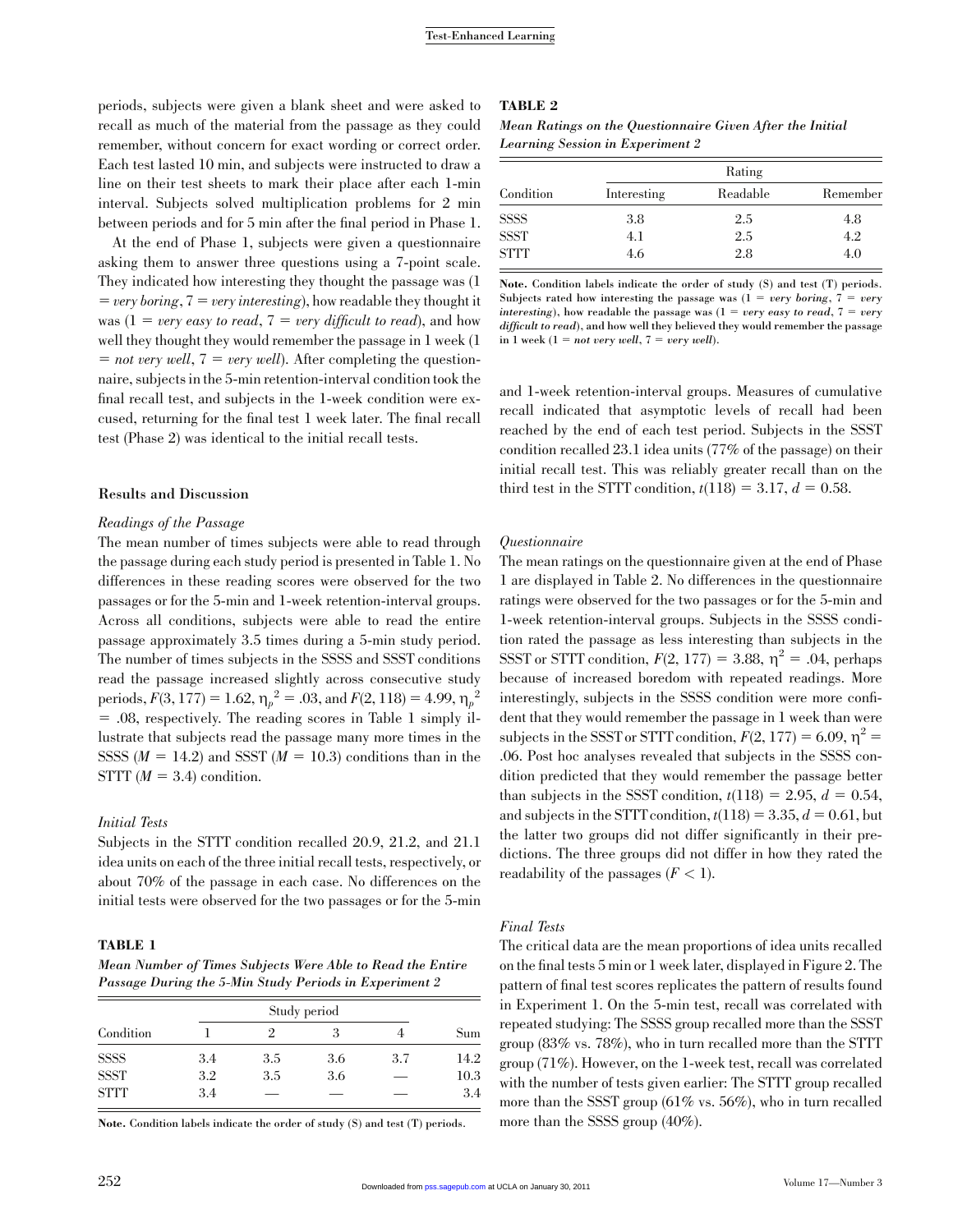

Fig. 2. Mean proportion of idea units recalled on the final test after a 5 min or 1-week retention interval as a function of learning condition (SSSS, SSST, or STTT) in Experiment 2. The labels for the learning conditions indicate the order of study (S) and test (T) periods. Error bars represent standard errors of the means.

The results in Figure 2 were submitted to a  $2 \times 3$  ANOVA, with retention interval (5 min or 1 week) and learning condition (SSSS, SSST, or STTT) as independent variables. This analysis revealed a main effect of retention interval,  $F(1, 174) = 122.53$ ,  $\eta_p^2 = .41$ , indicating that forgetting occurred. The effect of learning condition was only marginally significant,  $F(2, 174) =$ 2.32,  $\eta_p^2 = 0.03$ . However, these effects were qualified by a  ${\rm significant}$  Learning Condition  $\times$  Retention Interval interaction,  $F(2, 174) = 18.48$ ,  $\eta_p^2 = .18$ . This interaction indicates that repeated studying produced short-term benefits, whereas repeated testing produced greater benefits on the delayed test.

Post hoc analyses confirmed these observations. On the 5-min retention test, subjects in the SSSS condition recalled more than subjects in the STTT condition,  $t(58) = 4.70$ ,  $d = 1.22$ , as did subjects in the SSST condition,  $t(58) = 2.24$ ,  $d = 0.59$ . However, this pattern was reversed on the 1-week retention test. Subjects in the STTT condition recalled more than subjects in the SSST condition, though this difference was marginal,  $t(58) = 1.21$ ,  $d = 0.31$ . Subjects in the STTT condition also recalled significantly more than subjects in the SSSS condition,  $t(58) = 4.78$ ,  $d = 1.26$ , as did subjects in the SSST condition,  $t(58) = 3.21$ ,  $d = 0.82$ .

These data, involving absolute measures of forgetting, show greater forgetting in the pure-study condition than in the testing conditions. An alternative approach to examining forgetting is to use a proportional measure: (initial recall-final recall)/initial recall. In some studies, this alternative has led to different conclusions about rates of forgetting (Loftus, 1985). Proportional measures of forgetting are presented in Figure 3, in which it is obvious that subjects in the SSSS condition forgot far more (52%) than subjects in the SSST condition (28%) and than



Fig. 3. Forgetting over 1 week as a function of learning condition (SSSS, SSST, or STTT) in Experiment 2. The labels for the learning conditions indicate the order of study (S) and test (T) periods.

subjects in the STTT condition (14%). Subjects in the SSST condition forgot more than subjects in the STTT condition (28% vs. 14%). Thus, the proportional-forgetting analyses confirm those using the raw data and clearly demonstrate the powerful effect of repeated testing in preventing forgetting (cf. Wheeler & Roediger, 1992).

#### GENERAL DISCUSSION

Both experiments showed the same pattern: Immediate testing after reading a prose passage promoted better long-term retention than repeatedly studying the passage. This outcome occurred even though the tests included no feedback. Clearly, the testing effect is not simply a result of students gaining reexposure to the material during testing, because restudying allowed students to reexperience 100% of the material but produced poor long-term retention (see too Wheeler et al., 2003). The positive effects of testing were dramatic: In Experiment 2, students in the repeated-testing condition recalled much more after a week than did students in the repeated-study condition (61% vs. 40%), even though students in the former condition read the passage only 3.4 times and those in the latter condition read it 14.2 times. Testing has a powerful effect on long-term retention.

The situation was different for tests taken shortly after learning: Repeated studying improved performance relative to repeated testing on final tests given after a 5-min retention interval, but the effect reversed on delayed tests. This pattern of results is analogous to the finding in the spacing-effect literature that massed presentation improves performance on immediate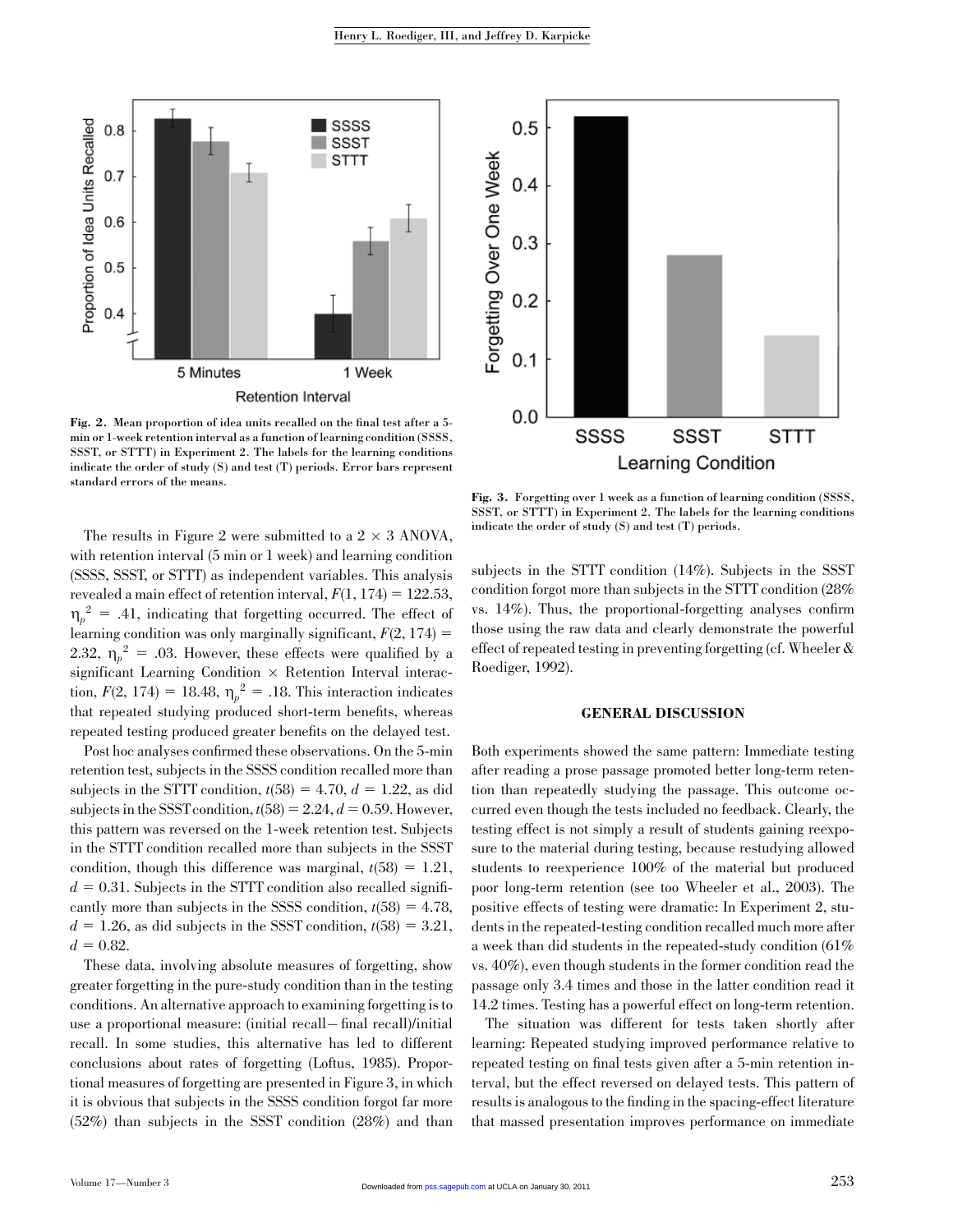tests, whereas spaced presentation leads to better performance on delayed tests (Balota et al., 1989; Peterson, Wampler, Kirkpatrick, & Saltzman, 1963). That is, in both cases, massed study leads to a short-term benefit, but the other manipulation (testing or spaced studying) has a greater effect on long-term retention. Both outcomes may reflect the role of desirable difficulties in promoting long-term retention (Bjork, 1994), as discussed later. This outcome on the immediate tests in the present experiments reveals just how powerful the testing effect is: Despite the benefits of repeated study shortly after learning, repeated testing produces strong positive effects on a delayed test.

Several overlapping theoretical approaches are useful in understanding our results. The findings are consistent with theories of transfer-appropriate processing that emphasize the compatibility between the operations engaged in during learning and testing phases (Morris, Bransford, & Franks, 1977; Roediger, 1990). The ability to remember a prose passage on a free-recall test a week after learning it is enhanced by practicing exactly this skill during learning. Practicing the skills during learning that are needed during retrieval generally enhances retention on both explicit and implicit memory tests (Roediger, Gallo, & Geraci, 2002). Although restudying the passages exposed students to the entire set of information, testing permitted practice of the skill required on future tests and hence enhanced performance after a delay.

McDaniel and his colleagues (McDaniel & Fisher, 1991; McDaniel, Kowitz, & Dunay, 1989; McDaniel & Masson, 1985) have argued that testing enhances learning by producing elaboration of existing memory traces and their cue-target relationships, and Bjork (1975, 1988) has suggested that testing operates by multiplying the number of ''retrieval routes'' to stored events. Bjork (1994, 1999) has also emphasized the need to introduce desirable difficulties into training and educational settings. Many study conditions and strategies that produce rapid learning and short-term benefits lead to poor long-term performance. Our results show that testing versus studying is another case in point: Testing clearly introduced a desirable difficulty during learning.

Relative to testing, repeated studying inflated students' confidence in their ability to remember the passages in the future, even though repeated-study subjects actually showed much poorer retention on delayed tests. Repeated studying is a strategy that students frequently report using and is often recommended to students by teachers (see Rawson & Kintsch, 2005, for discussion). Students may prefer repeated studying because it produces short-term benefits, and students often use ineffective learning strategies because they base their predictions of future performance on what produces rapid short-term gains. Although students in the repeated-study condition predicted they would perform very well a week later (relative to those in the other conditions), they actually performed the worst.

Free-recall testing even without feedback had large positive effects on retention in our experiments. Pashler and his colleagues (Pashler, Cepeda, Wixted, & Rohrer, 2005; Pashler, Zarow, & Triplett, 2003) have examined testing effects with feedback in paired-associates paradigms and also reported positive effects. Testing with feedback may improve performance even beyond the levels observed in the current research (McDermott, Kang, & Roediger, 2005). Judicious use of testing may improve performance in educational settings at all levels from elementary through university education, at least in factbased courses (Roediger & Karpicke, 2006). Frequent testing leads students to space their study efforts, permits them and their instructors to assess their knowledge on an ongoing basis, and—most important for present purposes—serves as a powerful mnemonic aid for future retention. The boundary conditions for the testing effect are not yet known, but we suspect that tests will produce strong effects when they occur relatively soon after learning and permit relatively high levels of performance (Balota, Duchek, Sergent-Marshall, & Roediger, in press; Landauer & Bjork, 1978; Logan & Balota, 2005; Spitzer, 1939). We believe the time is ripe for a thorough examination of the mnemonic benefits of testing and its potentially important consequences for improving educational practice.

Acknowledgments—This research was supported by a grant from the Institute of Educational Sciences and by a Collaborative Activity Grant from the James S. McDonnell Foundation. We thank Jane McConnell for her help and John Wixted for comments.

#### REFERENCES

- Balota, D.A., Duchek, J.M., & Paullin, R. (1989). Age-related differences in the impact of spacing, lag, and retention interval. Psychology and Aging, 4, 3–9.
- Balota, D.A., Duchek, J.M., Sergent-Marshall, S., & Roediger, H.L., III. (in press). Does expanded retrieval produce benefits over equal interval spacing? Explorations in healthy aging and early stage Alzheimer's disease. Psychology and Aging.
- Bangert-Drowns, R.L., Kulik, J.A., & Kulik, C.L.C. (1991). Effects of frequent classroom testing. Journal of Educational Research, 85, 89–99.
- Bjork, R.A. (1975). Retrieval as a memory modifier: An interpretation of negative recency and related phenomena. In R.L. Solso (Ed.), Information processing and cognition: The Loyola symposium (pp. 123–144). Hillsdale, NJ: Erlbaum.
- Bjork, R.A. (1988). Retrieval practice and the maintenance of knowledge. In M.M. Gruneberg, P.E. Morris, & R.N. Sykes (Eds.), Practical aspects of memory: Current research and issues (Vol. 1, pp. 396–401). New York: Wiley.
- Bjork, R.A. (1994). Memory and metamemory considerations in the training of human beings. In J. Metcalfe & A. Shimamura (Eds.), Metacognition: Knowing about knowing (pp. 185–205). Cambridge, MA: MIT Press.
- Bjork, R.A. (1999). Assessing our own competence: Heuristics and illusions. In D. Gopher & A. Koriat (Eds.), Attention and performance XVII: Cognitive regulation of performance: Interaction of theory and application (pp. 435–459). Cambridge, MA: MIT Press.